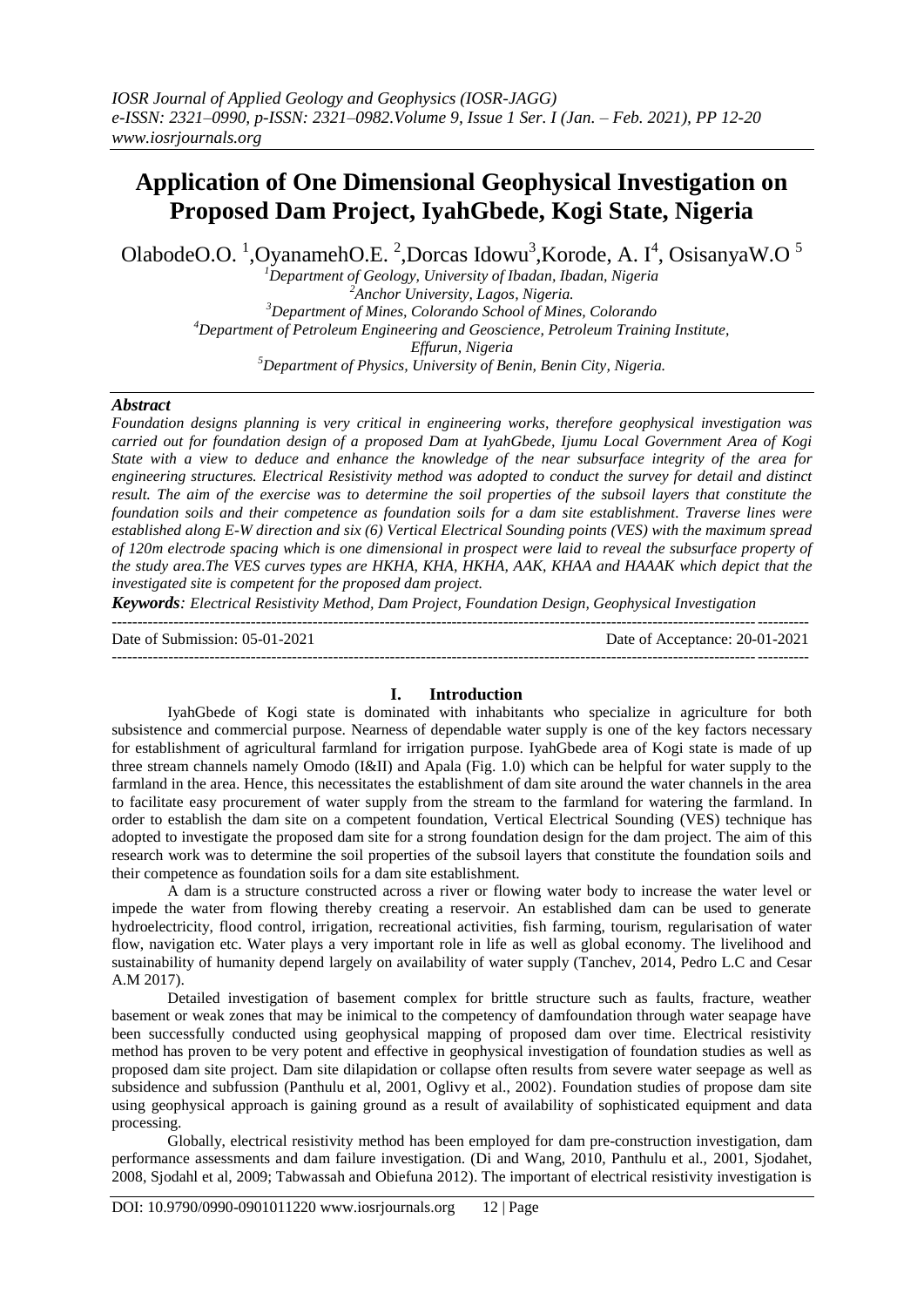to differentiate the subsurface lithological resistivity distribution thereby enabling the determination of soil properties of the subsoil layers within the study location. Electrical resistivity method has proven very reliable over years in hydrogeological, geotechnical and mining investigation. Presently, it has been used for dam safety monitoring and environmental survey. Resistivity profiling and/or sounding have been generally adopted in recent years as well as 2-D and 3-D geophysical investigation in dam site project to verify their safety and integrity. (Nasrat A. et al., 2020). However, 2-D/3-D resistivity imaging gives a better vertical and lateral prospect of the subsurface lithological view than geo-electric section generated from 1-D model because of its ability to produce a continuous record of subsurface formation at greater depth (Osisanya et al., 2017)

## **1.1 SITE LOCATION AND DESCRIPTION**

The study area is within UTM reading 0829561 and 0894184. The site is under Ijumu Local Government Area. Physiographically, the state is composed of rocky and undulating landscape. The vegetation consists of guinea savanna in the western parts, wooded savannah and grasslands in other parts of the state. The notable trees are Baobab, Akeer-Apple, Shea-Butter and Mahogany. The principal rivers are River Niger and Benue. The two main seasons experienced in the states are the wet and dry seasons. The wet (rain) season starts by April and ends in October; while the dry season commences by November and lasts till March. November - January is also very cold due to Harmattanwind. The project site area has three stream channels; Omodo (I&II) and Apala (Fig. 1.0). It is accessible through an untarred road. However, the site (Dam Axis) is accessible through farm paths undulating with an uneven topography, with thick vegetations surrounding the Dam axis.



**Figure 1:** Base Map of the study area.

# **II. Geology of The Study Area**

The Nigerian Basement Complex forms a part of the North – South trending orogenic belt which Grant (1969), Ajibade and Wright (1989) had shown to extend westward into the Benin Republic, Togo, Ghana; eastward into the Cameroon, and northward into Niger Republic. The crystalline rocks which are exposed today rest on a pre-pan African old basement which is the sialiccrust, Turner (1983).

Field observations and study of the rock indicates that the rocks belong to the Migmatite-Gneiss Complex of the South-Western Nigeria Basement Complex (Fig 2.0). Rocks in the area had regionally been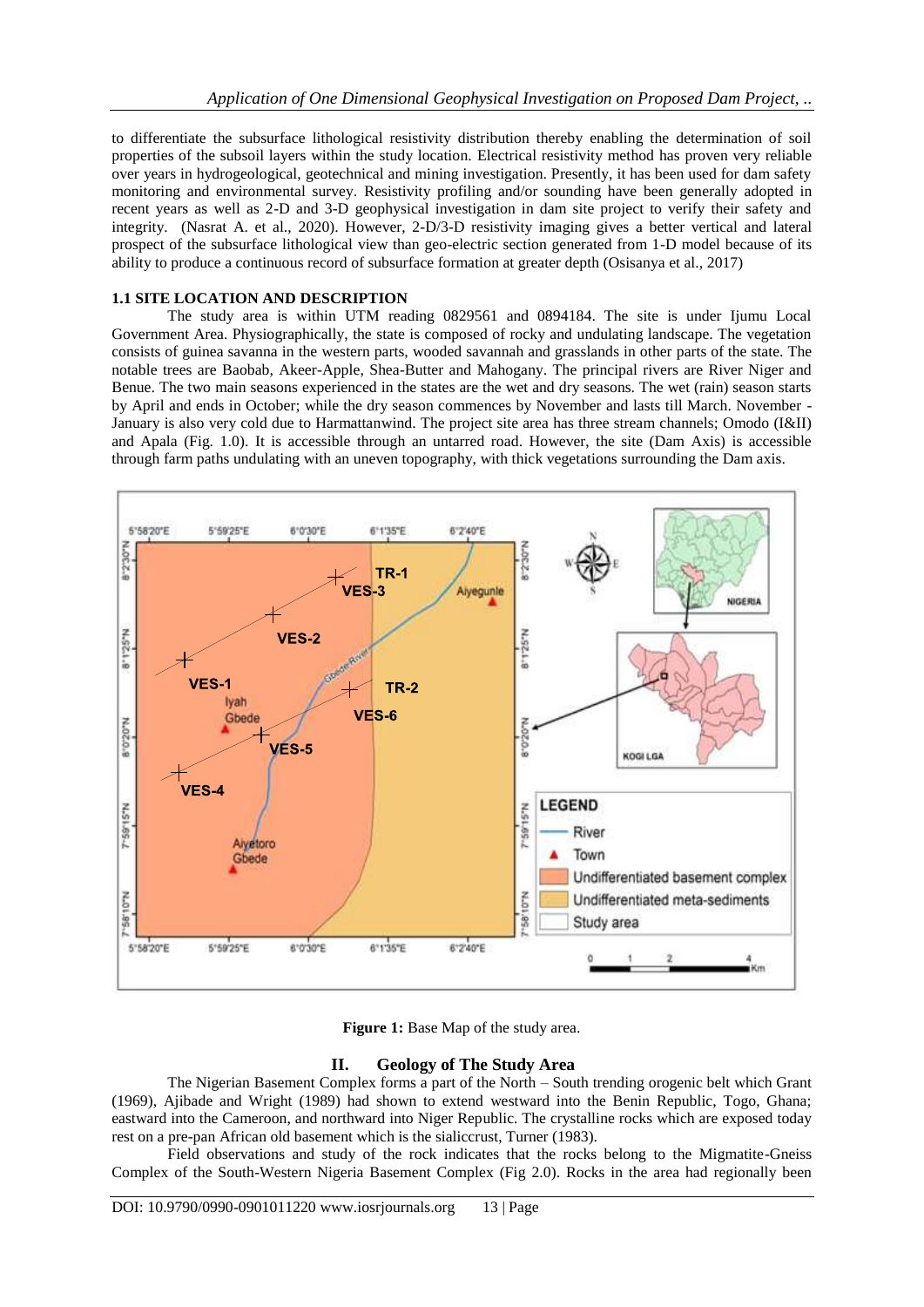described in the past by previous workers; Jones and Hockey (1964) Grant et al (1972), Odigi et al (1993), Pearce and Gale (1977).The area is underlain predominantly by Biotite-Granite (fig 1.1) as well as Migmatite, amphibolites, coarse grained porphyritic biotite and biotite hornblende granites, Quartz Schists, biotitebiotite hornblende granidorites. Field observations indicate that the Basement Rocks have been subjected to many periods of deformation. The Migmatite Gneiss in the study area had undergone extensive migmatisation which may have nearly obscured and obliterated many of the earlier structures hence preventing comprehensive measurement and further interpretation of the structural evolution of the area. However, the extent or degree of tectonism is expressed in the occurrence and the magnitude of metamorphism and metamorphic structures of the area such as foliation, minor faults, joints and fractures. Consequently, it is suggested that a deformational episode occurred along with the metamorphism of the various rocks of the mapped area and its environs resulting in varied metamorphic derivatives ranging from the amphibolite facies to higher metamorphic facies condition. These migmatites may have been formed from the metamorphism and metasomatism of fractionated igneous bodies during tectonism.The segregation and migration of the melting minerals such as quartz and feldspar during regional metamorphism resulted in the banding of the leucosome and melanosome minerals. The outcrops and their associated foliation generally trend in NNE–SSW directions.



#### **3.1 FIELD WORK**

**III. Materials And Methods**

The fieldwork involved reconnaissance and Electrical Resistivity Survey at proposed dam sites. The site work commenced on  $22<sup>nd</sup>$  January, 2019 and concluded on  $24<sup>th</sup>$  January, 2019. It entails:

# **3.2 Geophysical Investigation**

The first stage of the field work is the geophysical investigation that involved the use of electrical resistivity imaging method with the aim of correlating the lithology beneath zones intermediate to successive boring locations with lithology obtained from exploratory boring.

The Electrical Resistivity survey was carried out with a digital PASI 16 GL Resistivity Meter and six (6) Vertical Electrical Sounding points were distributed around the site using the Schlumberger electrode configuration.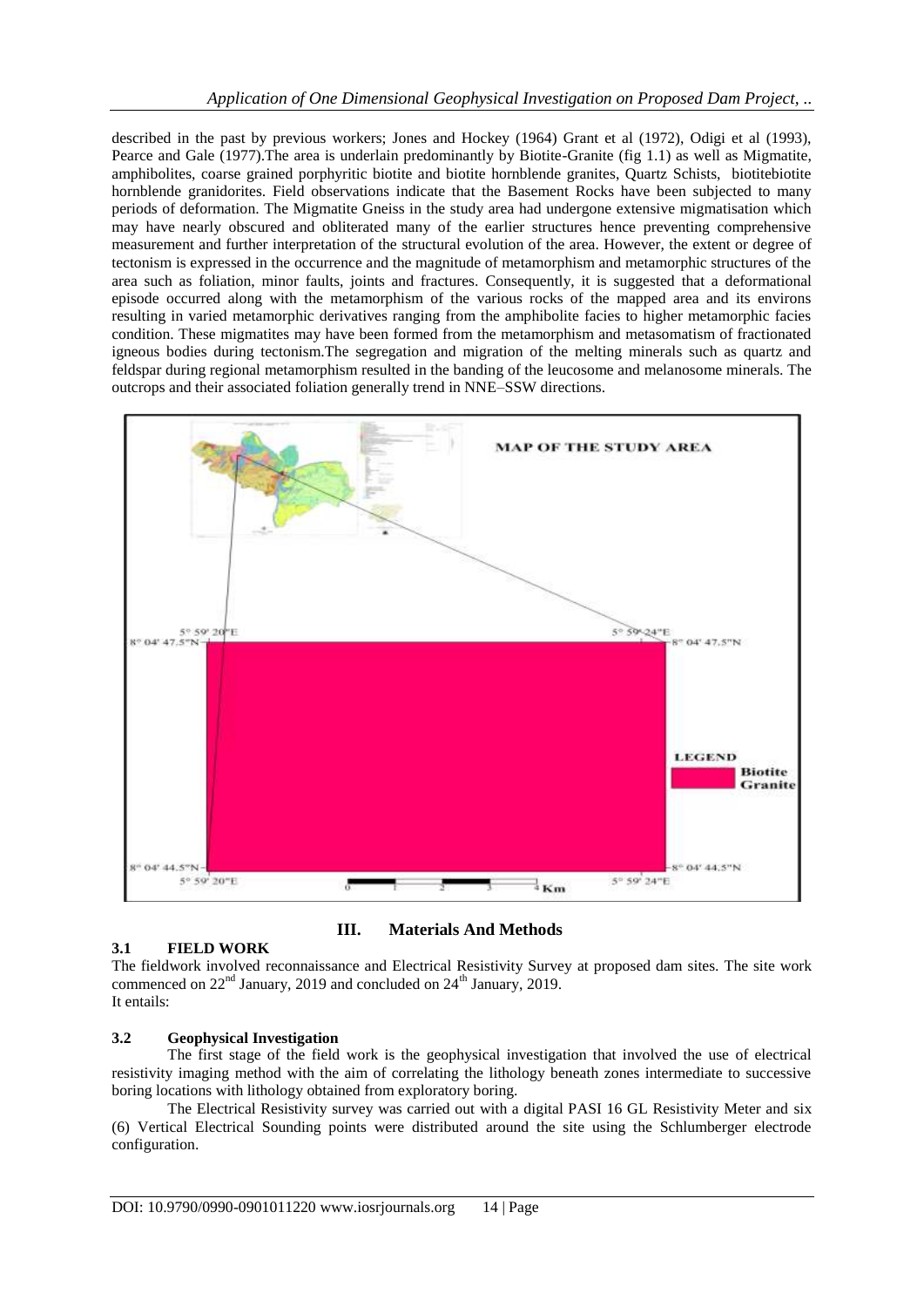Interpretation of the data was achieved by model calculation using the WinRESIST software. Finally, the quantitative interpretations were used to generate sounding curves and 1-D resistivity models of the subsurface.



**PLATE 1: Pictorial View Geophysical Survey on Site**

#### **IV. Discussion Of Results**

A relatively uniform sequence was delineated beneath the sounding stations comprised essentially of five-Six major geo-electric layers to varying depths and the result of the interpretation of the soundings is summarized in the (Tables 1-6). The geo-electric curves and apparent resistivity readings are highlighted and attached in the appendixes. Generally, resistivity values obtained beneath the sounding stations are very high indicating presence of fresh bedrocks and relatively partial fractured rock in VES 1-5. The shallow overburden depth is as a result of the wide extensive low lying rock at the dam site. The overburden thickness is of the variation of about 0-3m across the six (6) sounding points. The average depth of fracture as observed from the geo-electric cross section and lithologic layers across the Vertical Electrical Sounding points is about 7m. For VES 1, The first layer is the topsoil having resistivity values of 4330 Ωm, 337, 2458,251, 6123 and 19930Ωm at second, third, fourth, fifth and sixth layers respectively for VES 1. The slight drop in resistivity at the fourth to a depth of 13.8m indicates a slight fractured zone. The fresh bedrock extends from 29.3m to beneath the fifth layer. The geoelectric signature is a typical HKHA curve type which is a quit competent subsurface layer for dam site project.

VES 2 comprises of about five layers. The first layer is the lateritic soil having a resistivity value of 16 Ωm followed by weathered rock with resistivity of 2980 Ωm .The third layer is a fractured rock with resistivity value of 1524 Ωm which terminates at a depth of about 4m before entering a fresh bedrock.This is a typical representation of KHA curve type which is a competent zone for engineering structure due to its shallow overburden thickness.

VES 3 reveals sixgeoelectric layers with the top most layer having a resistivity value of 72382 Ωm. The second dropped in resistivity to the tune of 75  $\Omega$ m indicates a lateritic sediment. The third is a weathered rock with resistivity value of 305 Ωm which is underlained by a fractured rock.Geoelectric layer three and four are relatively of the same geologic unit due to their slight difference in resistivity value. The curve type here is HKHA curve which is quite competent due to its shallow overburden thickness.

VES 4 is made up of five geolectric layers. The first layer is the topsoil with resistivity value of about 242  $\Omega$ m. The second layer is weathered sediment with the resistivity value of 828  $\Omega$ m. the third, fourth and fifth layers are bedrocks resistivity values of 6198, 100,000 and 34523 Ωm.this is a typical representation of AAK curve type which is very competent for any engineering structure.

VES 5 is made up of six geo-electric layers. The topmost layer, weathered rock, fractured section and fresh bedrock while VES 6 entails topmost layer, lateritic material, weathered layer and basement with resistivity values of 450Ωm, 1978Ωm, 71Ωm, 2397Ωm, 10249Ωm and 100,000Ωm which is a representation of KHAA curve type. This is a competent zone for dam site project.

The very low resistivity values obtained from the horizons are interpreted as characterizing the presence of weathered /partially fractured bedrocks. This reveals HAAK curve type which is a very competent foundation for dam site project due to a very shallow overburden thickness.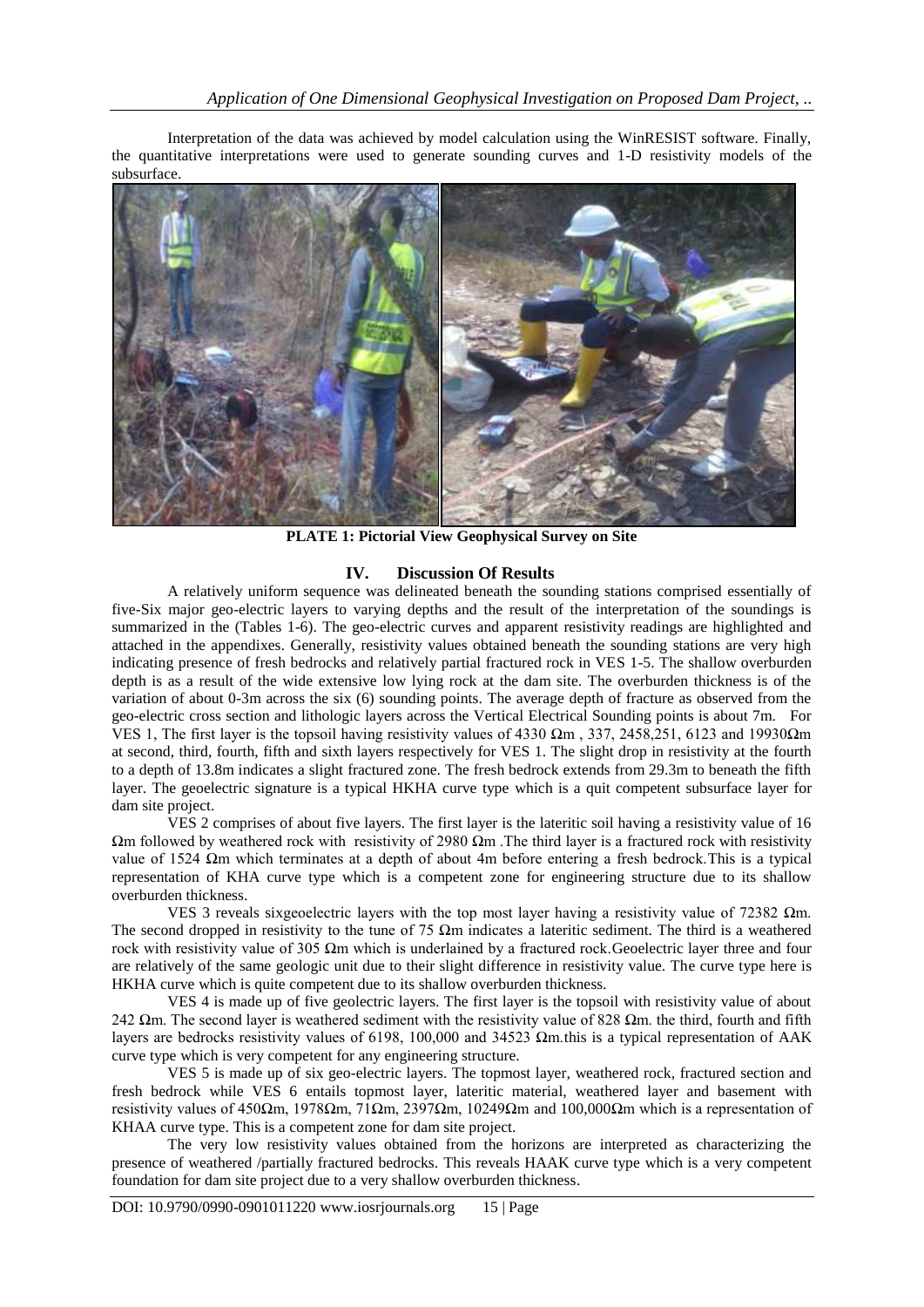The overburden of all sounding varies from 0-3m across the vertical electrical sounded points.

| (08° 33' 006, 005.44'814) VES 1 |                           |               |                            |                       |  |
|---------------------------------|---------------------------|---------------|----------------------------|-----------------------|--|
| <b>Lavers</b>                   | Resistivity ( $\Omega$ m) | Thickness (m) | Depth<br>to laver base (m) | Lithology             |  |
|                                 | 4300                      | 0.6           | 0.6                        | <b>TOPMOST SOIL</b>   |  |
|                                 | 337                       |               | 1.6                        | <b>WEATHERED ROCK</b> |  |
|                                 | 2458                      | 2.6           | 4.2                        | <b>BEDROCK</b>        |  |
|                                 | 251                       | 9.7           | 13.8                       | <b>FRACTURED ROCK</b> |  |
|                                 | 6123                      | 15.5          | 29.3                       | <b>BEDROCK</b>        |  |
|                                 | 19930                     |               |                            | <b>BEDROCK</b>        |  |

# **Table 4.1: Summary of Results**

# **Table 4.2: Lithology of Layers for VES 2**

| (08° 33' 015, 005' 44823) VES 2 |                           |               |                               |                       |  |
|---------------------------------|---------------------------|---------------|-------------------------------|-----------------------|--|
| <b>Lavers</b>                   | Resistivity ( $\Omega$ m) | Thickness (m) | Depth<br>to layer<br>base (m) | Lithology             |  |
|                                 | 16                        | 0.4           | 0.4                           | <b>LATERIRIC SOIL</b> |  |
|                                 | 2980                      |               | 2.3                           | <b>WEATHERED ROCK</b> |  |
|                                 | 1526                      | 1.3           | 3.6                           | <b>FRACTURED ROCK</b> |  |
|                                 | 6214                      | 5.2           | 8.8                           | <b>BEDROCK</b>        |  |
|                                 | 100,000                   |               |                               | <b>BEDROCK</b>        |  |

# **Table 4.3: Lithology of Layers for VES 3**

|               | (08°32898, 005 43584) VES 3 |               |                                      |                       |  |
|---------------|-----------------------------|---------------|--------------------------------------|-----------------------|--|
| <b>Layers</b> | Resistivity ( $\Omega$ m)   | Thickness (m) | <b>Depth</b><br>to laver<br>base (m) | Lithology             |  |
|               | 72382                       | 0.2           | 0.2                                  | <b>TOPMOST SOIL</b>   |  |
|               | 75                          |               | 1.2                                  | <b>LATERITIC SOIL</b> |  |
|               | 305                         | 1.7           | 2.9                                  | <b>WEATHERED ROCK</b> |  |
| 4             | 135                         | 3.6           | 6.4                                  | <b>FRACTURED ROCK</b> |  |
|               | 1484                        | 4.5           | 11.0                                 | <b>BEDROCK</b>        |  |
| 6             | 8905                        |               |                                      | <b>HARD BEDROCK</b>   |  |

# **Table 4.4: Lithology of Layers for VES 4**

| (08° 32' 458, 005' 43897) VES 4 |                          |               |                            |                       |  |
|---------------------------------|--------------------------|---------------|----------------------------|-----------------------|--|
| Lavers                          | Resistivity $(\Omega m)$ | Thickness (m) | Depth<br>to laver base (m) | Lithology             |  |
|                                 | 242                      | . 4           |                            | <b>TOPMOST SOIL</b>   |  |
|                                 | 828                      | 0.5           | 2.0                        | <b>WEATHERED ROCK</b> |  |
|                                 | 6198                     | 1.0           | 2.9                        | <b>BEDROCK</b>        |  |
|                                 | 100,000                  | 31.3          | 34.3                       | <b>HARD BEDROCK</b>   |  |
|                                 | 34523                    |               |                            | <b>BEDROCK</b>        |  |

| Table 4.5: Lithology of layers for VES 5 |  |  |
|------------------------------------------|--|--|
|------------------------------------------|--|--|

| (08 33 017, 005 45756) VES 5 |                           |               |                               |                       |  |
|------------------------------|---------------------------|---------------|-------------------------------|-----------------------|--|
| <b>Layers</b>                | Resistivity ( $\Omega$ m) | Thickness (m) | Depth<br>to layer<br>base (m) | Lithology             |  |
|                              | 45                        | 0.4           | 0.4                           | <b>LATERIRIC SOIL</b> |  |
|                              | 1978                      | 1.1           | 1.5                           | <b>WEATHERED ROCK</b> |  |
|                              | 71                        | 3.6           | 5.1                           | <b>FRACTURED ROCK</b> |  |
|                              | 2397                      | 4.8           | 9.9                           | <b>BEDROCK</b>        |  |
|                              | 10249                     | 8.7           | 18.6                          | <b>BEDROCK</b>        |  |
|                              | 100000                    |               |                               | <b>HARD BEDROCK</b>   |  |

# **Table 4.6: Lithology of Layers for VES 6**

| $(08° 33' 108, 005, 45567)$ VES 6 |                           |               |                               |                     |
|-----------------------------------|---------------------------|---------------|-------------------------------|---------------------|
| <b>Lavers</b>                     | Resistivity ( $\Omega$ m) | Thickness (m) | Depth<br>to laver<br>base (m) | Lithology           |
|                                   | 48                        | 0.7           | 0.7                           | <b>TOPMOST SOIL</b> |

DOI: 10.9790/0990-0901011220 www.iosrjournals.org 16 | Page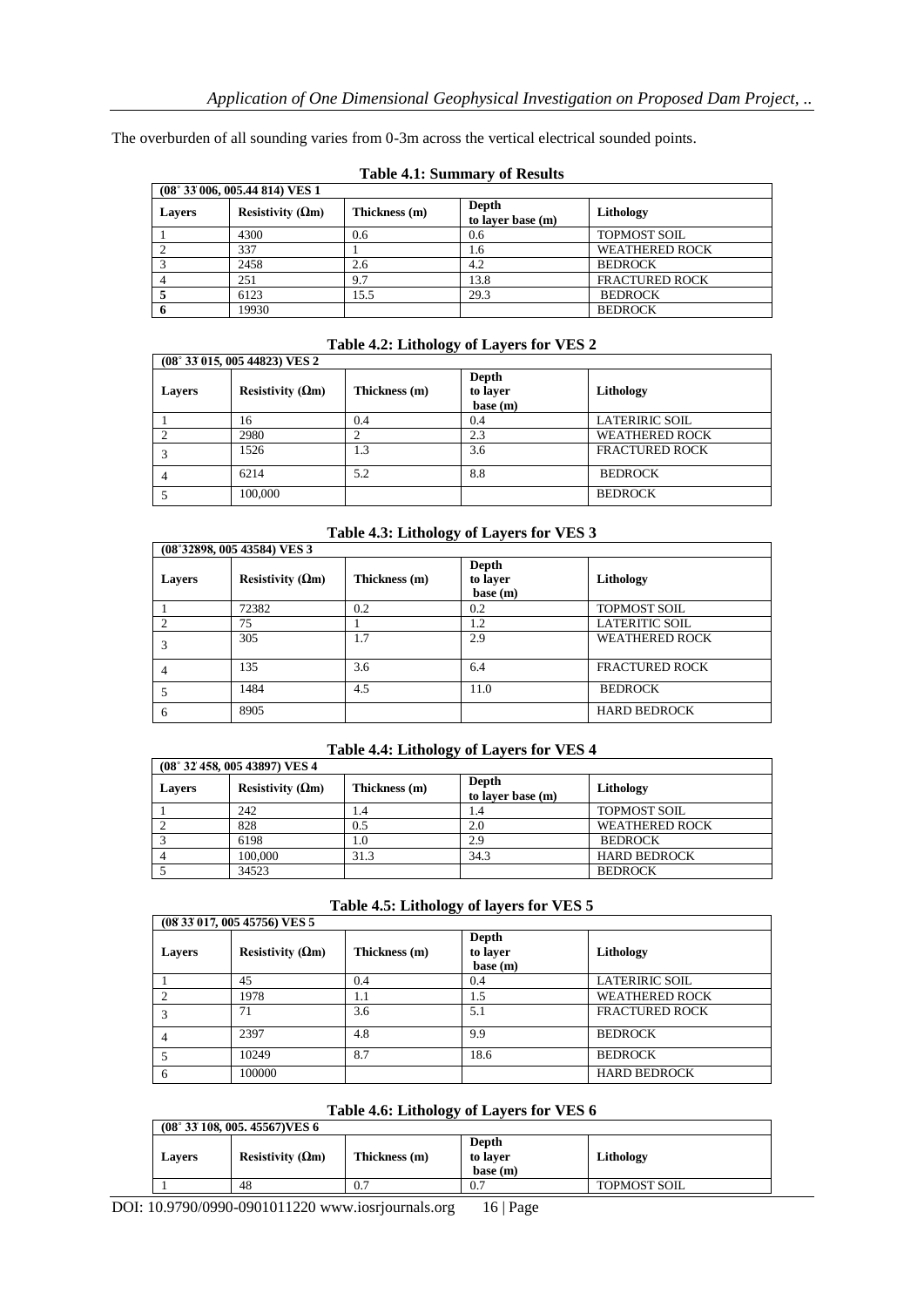|        |      | L.N   | <b>LATERITIC SOIL</b> |
|--------|------|-------|-----------------------|
| 149    | 0.9  |       | <b>WEATHERED ROCK</b> |
| 2299   |      | 5.6   | <b>BEDROCK</b>        |
| 100000 | 212. | 217.6 | <b>HARD BEDROCK</b>   |
| 9303   |      |       | <b>BEDROCK</b>        |

#### **V. Conclusion**

Ground geophysical surveys of resistivity are routinely used for engineering and geotechnical works. Therefore, ER used in the investigation of proposed dam was effective and the underlain materials was discovered to be competent, VES curve types deduced from the investigated site reveals that the site is good for the location of the proposed dam.

After a critical analysis with the use of Electrical Resistivity method, the resistivity values obtained from the field are high and the overburden is shallow which is good for engineering and geotechnical works. Therefore the area is good for the citation of proposed dam.

#### **APPENDICES**

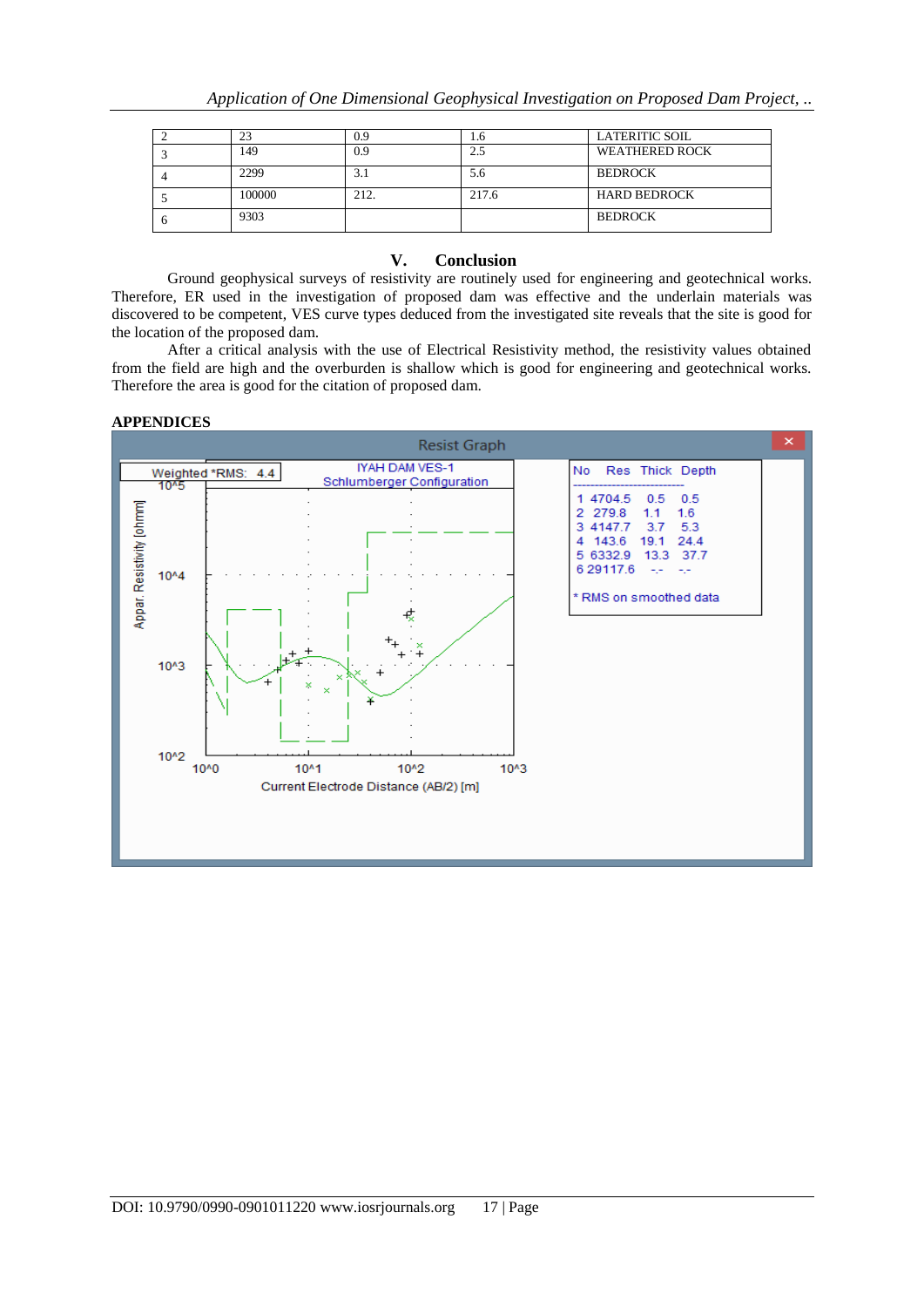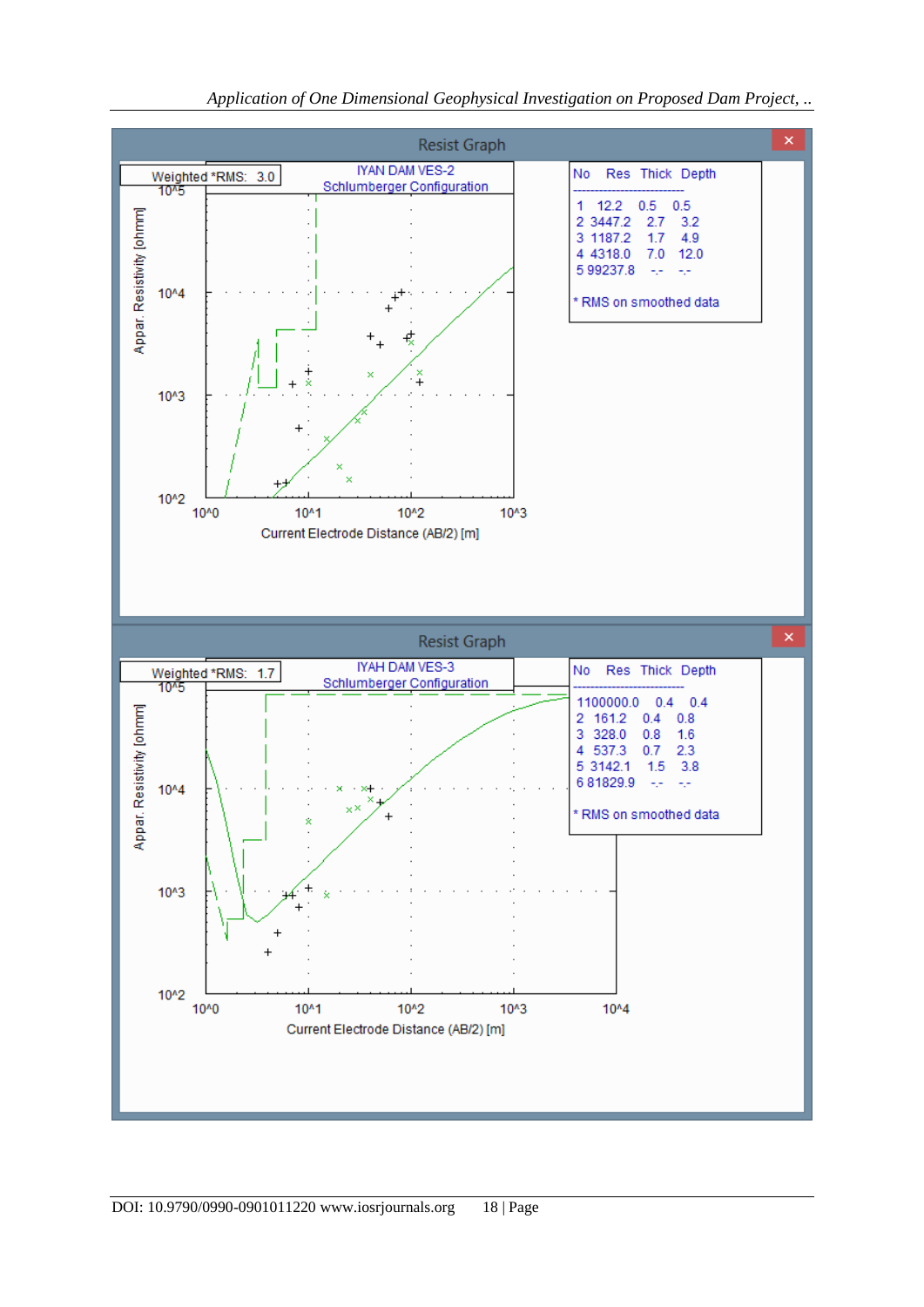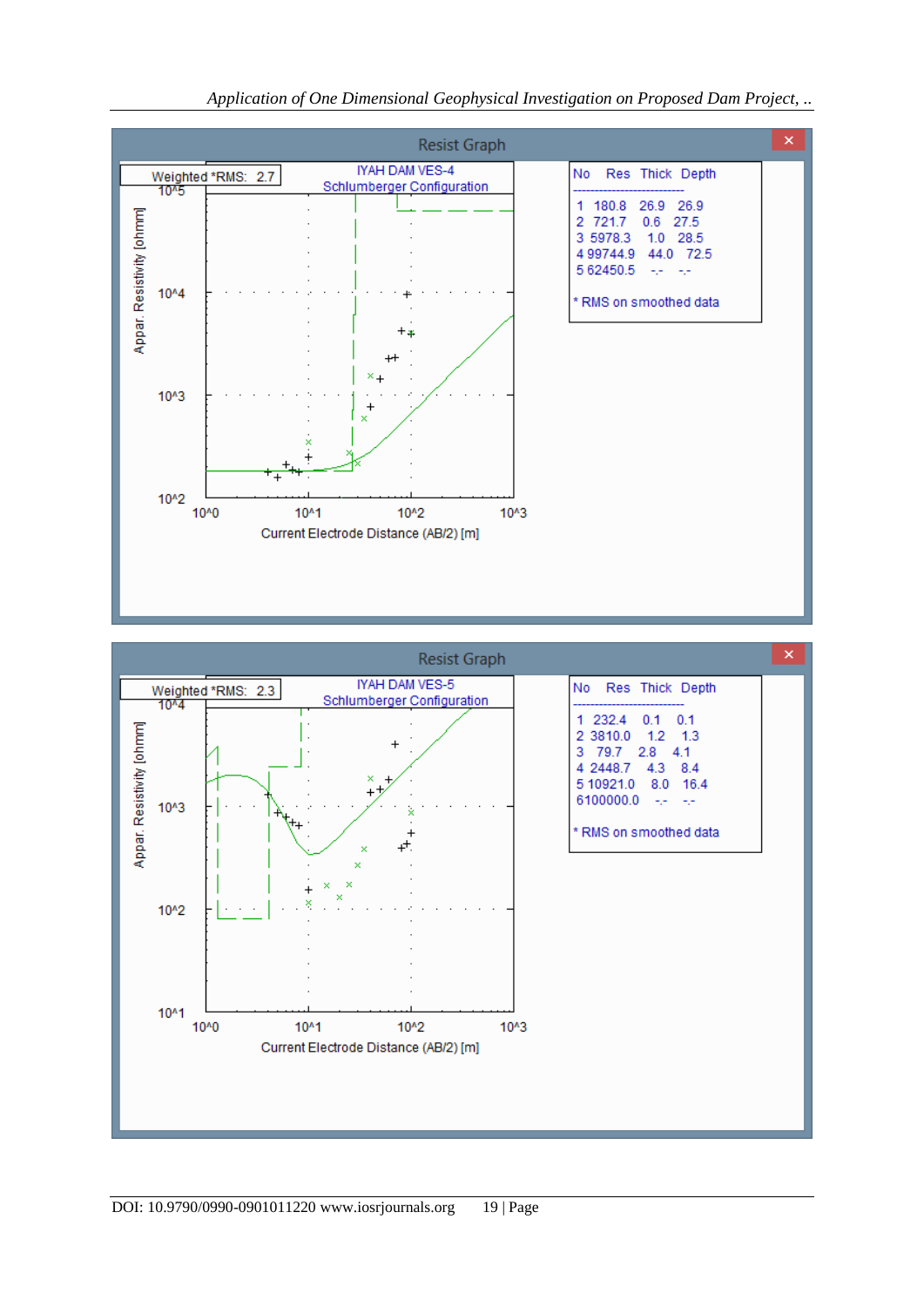

#### **References**

- [1]. Ajibade, A. C., & Wright, J. B. (1989). The Togo-Benin-Nigeria shield: evidence ofcrustal aggregation in the Pan-African belt. *Tectonophysics*, *165*(1), 125–129.
- [2]. Di, Q. and Wang, M. (2010) Determining areas of leakage in the Da Ye Damusing multi-electrode resistivity. *Bulletin of Engineering Geology andEnvironment*. 69,105-109
- [3]. Grant, F.S. and West, G.F., 1965, Interpretation Theory in Applied Geophysics,McGraw Hill, New York
- [4]. Grant NK, Hickman MH, Burkholder FR, Powell JL (1972) Kibaran metamorphic belt in Pan-African domain of West Africa. Nature 238:90–91 Jones, H.A. and Hockey, R.D. (1964): The Geologyof the part of Southwestern Nigeria. GeologicalSurvey Nigeria Bulletin, No 31, Pp. 101.
- [5]. Grant, R.W., Housley, R.M., and Geller, S. (1972) Hyperfine interactions of Fe2+ in ilmenite. Physical Review B, 5, 1700–1706.
- [6]. NasratAdamo, Nadhir Al-Ansari, VaroujanSissakian, Jan Laueand Sven Knutsson (2020); Geophysical Methods and their Applications in Dam Safety Monitoring. *Journal of Earth Sciences and Geotechnical Engineering, Vol.11, No.1, 2020, 291-345 ISSN: 1792-9040 (print version), 1792-9660 (online) https://doi.org/10.47260/jesge/1118 Scientific Press International Limited* [7]. Odigi, M. I. and Ezepue, M. C., 1993. Journal of mining and geology, vol. 29 (1), pp 41-50
- [8]. Ogilvy, R.D., Meldrum, P.I., Chambers, J.E., Williams, G. (2002). The use of 3D electrical resistivity tomography to characterize waste and leachate distributions within a closed landfill, Thriplow, UK. J*. Environmental and Engineering Geophysics*. 7, 11–18.
- [9]. Osisanya O.W, Ibitoye A. T., Eze S, Ezomo F.O and Okeh O (2017): Delineation of Laterite Deposits using Two-Dimensional Geo-Electric Imaging in Agbonmwoba Village Area of Obaretin Town, Edo State, Nigeria. Journal of Emerging Trends in Engineering and Applied Sciences (JETEAS) 8(6):233-243 © Scholarlink Research Institute Journals, 2017 (ISSN: 2141-7016) jeteas.scholarlinkresearch.com
- [10]. Panthulu T.V., Krishnaiah, C. and Shirke, J.M. (2001). Detection of seepage pathsin earth dams using self-potential and electrical resistivity methods. *Engineering Geology*, 59, 281-195.
- [11]. Pearson G.N., Kelley S.P., Pokhilenko N.P. & Boyd F.R. (1997) Laser 40Ar/39Ar dating of phlogopites from southern African and Siberian kimberlites and their xenoliths: constraints on eruption ages, melt degassing and mantle volatile compositions. *Russian Geol. Geophys.*, **38**, 106–118 (English edition).
- [12]. Pedro L.C. and Cesar A. M (2017); Geophysical Investigation of earth dam using the electrical tomography resistivity technique. Geosciences *Geociências.* <https://www.researchgate.net/publication/312569653>
- [13]. Sjödahl, P., Dahlin T., Johansson, S. and Loke, M. H. (2008). Resistivity monitoring for leakage and internal erosion detection at Hällby embankment dam. *Journal of AppliedGeophysics*, 65, 155-164.
- [14]. Sjödahl, P., Dahlin T. and Johansson, S. (2009). Embankment dam seepage evaluation from resistivity monitoring data. *Near Surface Geophysics,* 463-474.
- [15]. TANCHEV, L. *Dams and appurtenant hydraulic structures.* (2° ed.). London: Taylor & Francis Group, 1073. p., 2014.
- [16]. Tabwassah, C. A. and Obiefuna G. I. (2012). Geophysical and Geotechnical Investigation of failed Cham Dam Project, NorthEast Nigeria. *ResearchJournal of Recent Sciences*, 1(2), 1-18.

DOI: 10.9790/0990-0901011220 www.iosrjournals.org 20 | Page